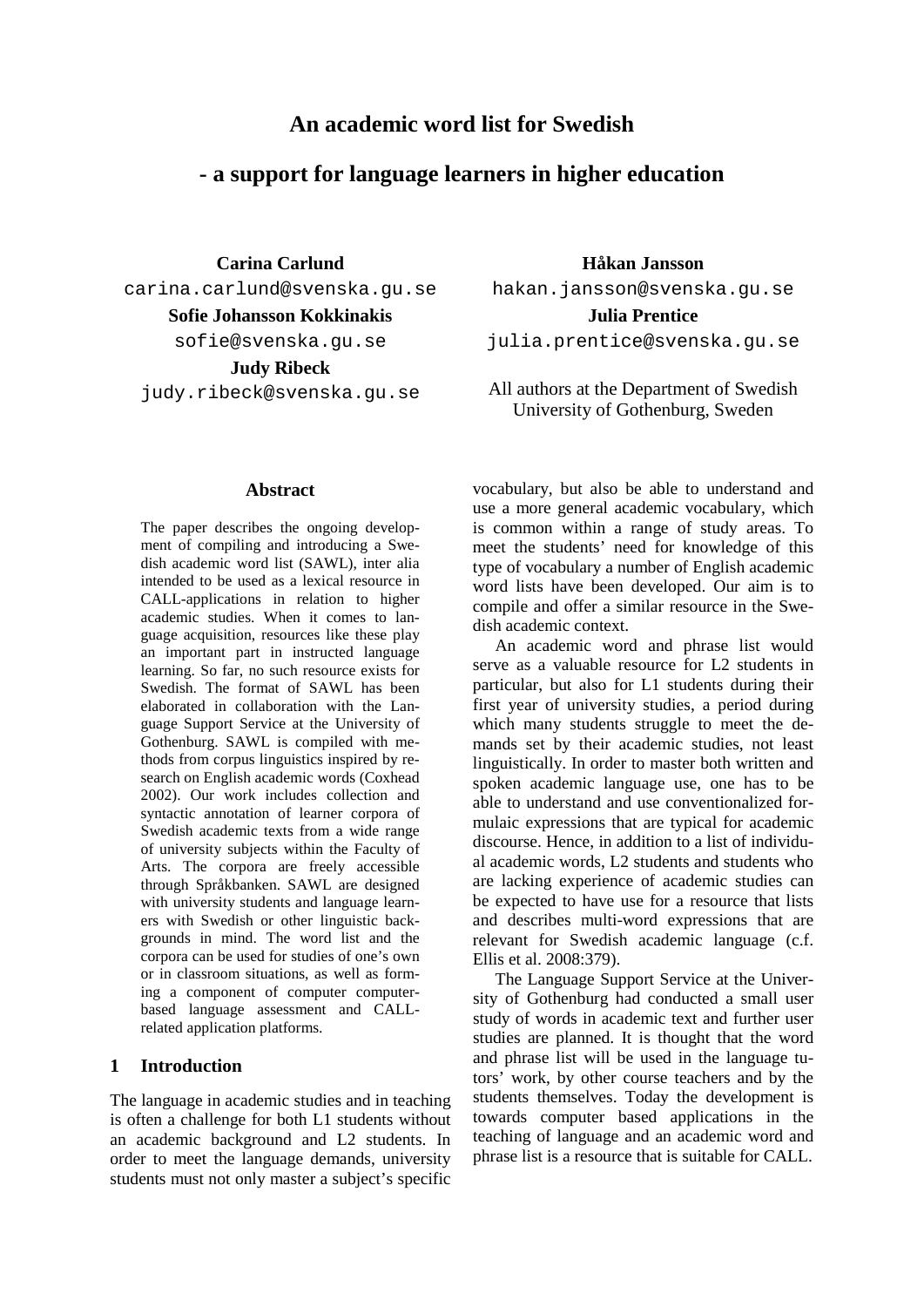The project of compiling a Swedish academic word and phrase list, which is also part of a wider Nordic collaboration, must also been seen from a language perspective. New documents from many Nordic universities have expressed concern about the increased use of English within academia to the detriment of the national language. For example, a study from the language council in Sweden demonstrated that 20% of all Swedish theses are now written in English (Salö 2010).

Increased internationalization in the academic world has the positive effect of increasing dissemination of research results and has increased academic mobility, but the fact that teaching and research more and more are conducted in English can lead to domain loss of the native language in certain areas. In addition, studies have pointed out a number of negative effects on study results when lectures and the interaction between Swedish students and teachers are mainly conducted in English (see Salö 2010: 8, 14-19).

## **2 Previous research**

There has been a few attempts on the creation of academic vocabulary resources, so far mainly for learners of English but also for Portuguese (Baptista et al. 2010) and French (Cobb and Horst 2004). In this paper we describe the English one, being the best documented. The Academic Word List (Coxhead 2000), contains words believed crucial to higher education independent of study orientation, for instance *analyze*, *distribution* and *indicate*.

Also, academic vocabulary is highlighted in some general learners' dictionaries of English. However for students of the Swedish language, similar support is not yet available (see Johansson Kokkinakis et al. 2012).

## **2.1 The Academic Word List for English**

[In the late 1990s, Coxhead presented her Academic Word List (AWL) for English. She believed in her approach that the content of an academic word list should be based on relevant principles within corpus linguistics. Therefore Coxhead compiled a corpus of academic texts to be able to extract the word list from.

The Academic Corpus consists of 3.5 million tokens. It contains 414 texts (mainly articles and text books) by more than 400 different authors. The data is spread equally across four disciplines: the arts, commerce, law and science. Each discipline is divided into seven subject areas (see table 1).

| Arts            | Education, history, linguistics,  |  |  |  |
|-----------------|-----------------------------------|--|--|--|
|                 | philosophy, politics, psychology, |  |  |  |
|                 | sociology                         |  |  |  |
| <b>Commerce</b> | Accounting, economics, finance,   |  |  |  |
|                 | industrial relations, management, |  |  |  |
|                 | marketing, public policy          |  |  |  |
| Law             | Constitutional, criminal, family  |  |  |  |
|                 | and medicolegal, international,   |  |  |  |
|                 | pure commercial,<br>quasi-        |  |  |  |
|                 | commercial, rights and remedies   |  |  |  |
| Science         | Biology, chemistry, computer      |  |  |  |
|                 | science, geography, geology, ma-  |  |  |  |
|                 | thematics, physics                |  |  |  |

Table 1. Subject areas in the four AWL disciplines (Coxhead 2000:220).

The arts discipline contains subject areas such as education, history and psychology. To be included in the AWL, the members of a word family (West 1953; Bauer and Nation 1993) cumulatively had to occur at least 100 times in the entire corpus, ten times in each of the four disciplines and in 15 of the subject areas. The entries in the AWL are word families, each of which is a stem plus all closely related affixed forms (Coxhead 2000). An example of a word family is: contribute - contributed, contributes, contributing, contribution, contributions, contributor, contributors.

The AWL contains 570 word families frequently found in Coxhead's Academic Corpus. The word families are not among the 2,000 most frequently occurring English words, as described in The General Service List (West 1953). By using the concept of word families Coxhead concur in the tradition of previous creators of vocabulary lists for language learners (cf. West 1953, Xue and Nation 1984). Her motivation for this choice is that the use of word families "is supported by evidence suggesting that word families are an important unit in the mental lexicon" (Coxhead 2000:217f.).

As the name indicates, the AWL is a plain word list. It consists of word families, graphically indicated with an initial head word followed by family members – in the case there are any. There is however no information on the head words' or the family members' pronunciation, grammatical paradigms, meaning or collocational properties. The fact that there is so little information included in the list limits its use in academic settings as well as its use for lexicographic purposes. Advice for language learners on how to use the list is described at: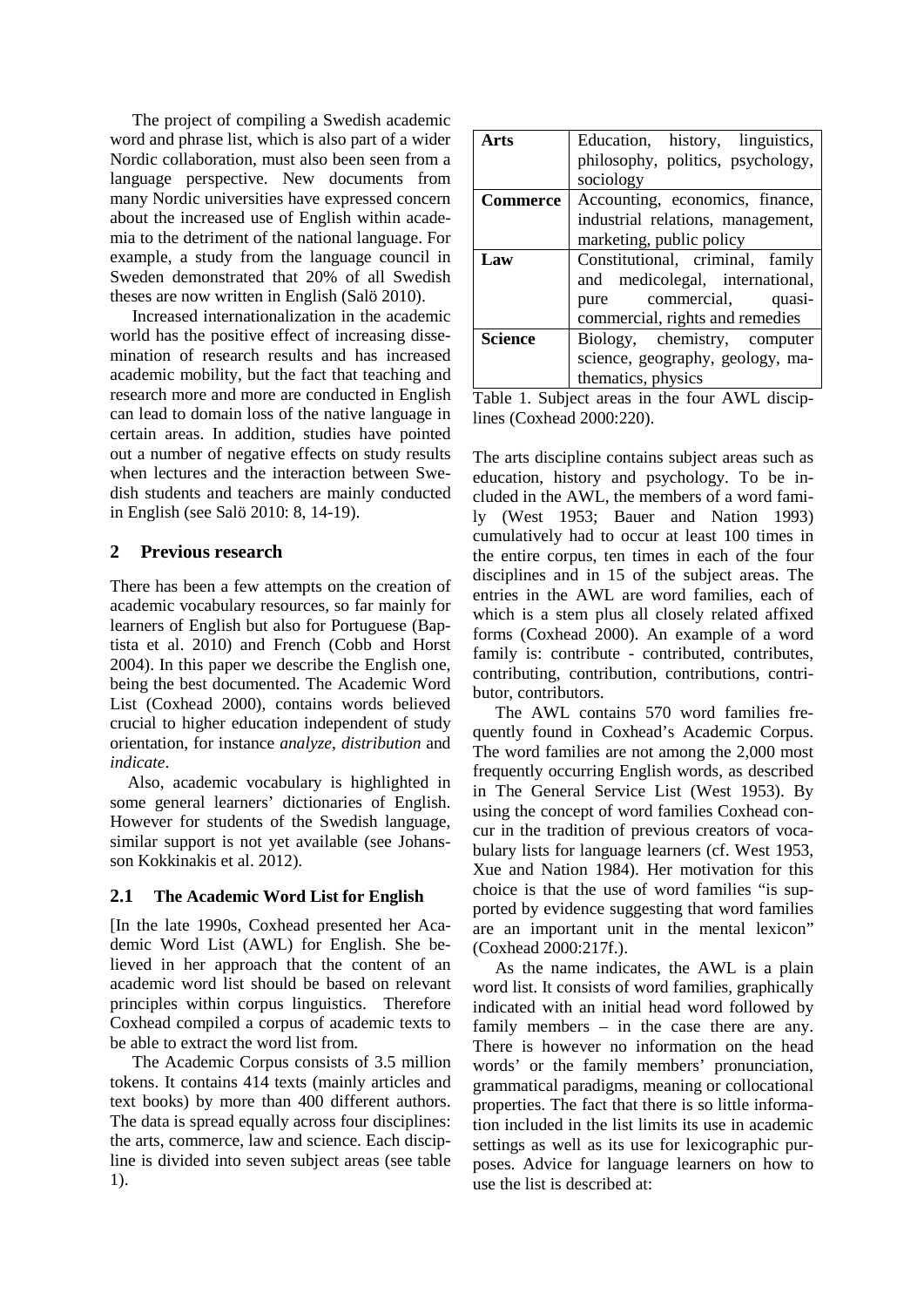<http://www.victoria.ac.nz/lals/resources/academ icwordlist/>.

## *Criticism*

Since its release, the AWL has hugely influenced the curricula of English for academic purposes and English as a second/foreign language (Hyland and Tse 2007, Granger and Paquot 2009). Nevertheless, Coxhead's selection methods and presentation have been criticised.

Like Hyland and Tse (2007), one can certainly question Coxhead's division into disciplines and subject areas. As Nesi (2002) points out, it would be favorable if the division were transferable across institutions to enable comparison of different academic corpora. We believe that the difference in the word list's coverage within different disciplines and the dominance of commerce words, reported by Coxhead (2000), have to do with the fact that commerce is more homogenous than for instance science.

Eldridge (2007) and Hyland and Tse (2007) also question the usability of the actual list – for reception and production, as well as the benefit of word families for learners at different proficiency levels. They call for sense descriptions in general and subject-specific senses in particular, as well as combinatorial properties in relation to the words. They argue that the members of a word family should rather be taught separately, since their collocational patterns tend to differ.

## **3 Resources and Method**

Building on previous work on academic word lists, as presented above, there would be two main routes for this project to pursue: One could either simply translate Coxheads English list into Swedish or one could compile a corpus of Swedish Academic texts.

## **3.1 Translation of Coxheads AWL?**

The translation path has been followed by a similar Portuguese project (P-AWL, Baptista et al, 2010), and also by other similar projects. Thus a Finnish WordNet has been produced, applying translations techniques to Princton WordNet (Lindén and Carlsson 2010) and a Norwegian LEXIN learners dictionary has been made based on the translation of the corresponding Swedish dictionary, (Bjørneset 2001). There are however some limitations connected to the translation method.

Martola (2011) lists some of the shortcomings of the Finnish WordNet, which are tied to its

translation from English. Apart from the culturally specific semantic problems pointed out by Martola, there are also issues that are of a more lexical/morphological nature, which are partly connected to Coxheads notion of word families. These problems came to light when 60 headwords from sublist 1 of the AWL were compared to their Swedish translation equivalents in the dictionary *Norstedts stora engelsk-svenska ordbok* (2000).

Only a few of the words, e.g. *percent*, are easy to translate. More than a third of the words e.g. *contact* and *issue* are homographs and most words are polysemous. The English word families will inevitably be split up in a translation. For a further discussion of the translation method and some of its issues, e.g. the problems with the implications of the notion of word families, c.f. Sköldberg and Johansson Kokkinakis (2012).

## **3.2 Corpus collection**

The translation option was subsequently discarded. Instead a decision to aim for a Swedish corpus of academic texts was taken. After finishing some pilot studies, designed to evaluate the effectiveness of different corpus compilation methods, reported on in Jansson et al. (2012), it was decided to compile a corpus from documents published in the Swedish national academic online database, SwePub <http://swepub.kb.se/>, kept by the National Library of Sweden.

An advantage with the use of that particular source is that all the documents have been catalogued in compliance with the guidelines set by the Swedish National Agency for Higher Education, which in turn are based on the OECD classification Field of Science and Technology (OECD. Organisation for Economic Cooperation and Development 2007). This foundation of our corpus in an official typology of Academic subjects provides an unbiased text subjects division and facilitates an easy comparison between countries, since it falls back on an OECD standard. As noted above, Nesi (2002) stresses that more uniform corpus subdivisions across different languages and groups would enable comparison of different academic corpora.

It should be noted that the subject of one entire subcorpus of Coxheads e.g. *commerce*, compares to OECDs *business and management* which is a secondary subdivision of the field *social sciences* in OECD typology, Coxhead (2002:75), OECD (2007).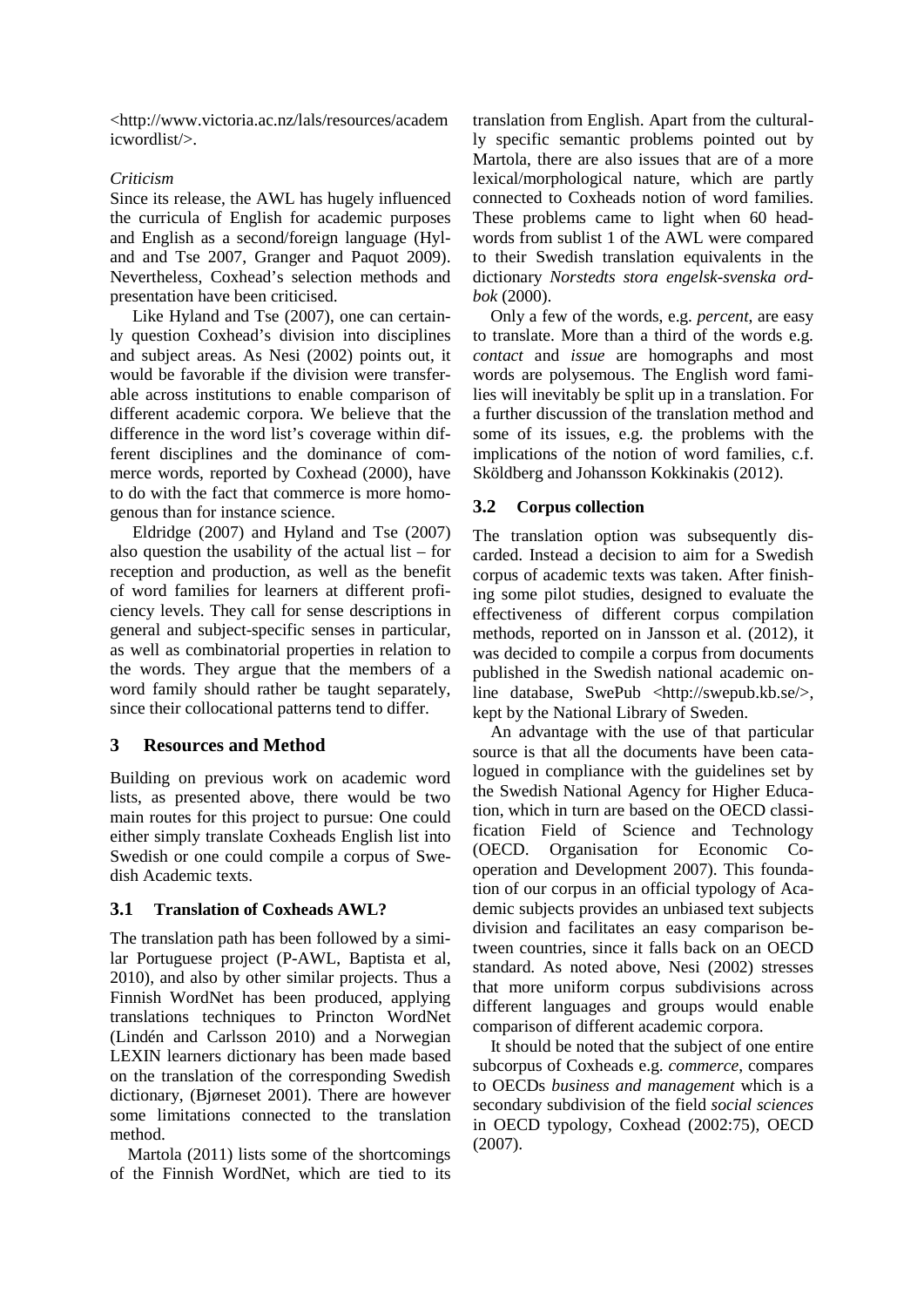#### **3.3 The Arts corpus**

Since the use of the Swedish language is not evenly spread over the different fields of science, we decided to start with a corpus using theses and other academic publications from the arts, which is the most widely represented field in Swedish (see Salö 2010). The subjects chosen were ethnology, history, linguistics, literature, philosophy and religious studies.

The corpus comprises approximately 220 documents by more than 140 authors and contains roughly 11 million tokens (punctuation marks excluded). It has been divided into subcorpora with regard to the already mentioned subjects, as well as the document types Ph.D. theses, Articles, and Other. The SwePub database allows searches with the above specifications, so the corpus compilation was uncomplicated, although each document had to be downloaded manually.

|                          | Ph.D. theses | <b>Articles</b> | <b>Other</b> | <b>Total</b> |  |
|--------------------------|--------------|-----------------|--------------|--------------|--|
| <b>Ethnology</b>         | 1,210,735    | 69,047          | 168,712      | 1,448,494    |  |
| <b>History</b>           | 2,119,048    | 93,721          | 95,312       | 2,308,081    |  |
| <b>Literature</b>        | 1,753,839    | 205,482         | 26.616       | 1.985.937    |  |
| <b>Linguistics</b>       | 1.544.166    | 156.921         | 228,058      | 1.929.145    |  |
| Philosophy               | 454,266      | 48,157          | 140,892      | 643,315      |  |
| <b>Religious studies</b> | 2,282,125    | 48,794          | 288,615      | 2 619,534    |  |
| <b>Total</b>             | 9,364,179    | 622,122         | 948,205      | 10,934,506   |  |

Table 2. Subjects and text types in the Arts corpus

Table 2 shows the distribution of words in the corpus. As can be seen, the subcorpora vary in size. More specifically, philosophy is considerably smaller and ethnology somewhat smaller than the other subjects, but this reflects the total amounts of documents in the SwePub-database.

The texts were first cleaned from markup and code by uploading them into the Sketch Engine (for ref. see Kilgarriff et al., 2004). Then they were downloaded and subsequently tokenised, lemmatised and pos-tagged at Språkbanken.

#### **3.4 Word selection**

The principle for word selection for the list is based on the aim of finding an academic-specific vocabulary that is common for all subjects at the university, but not part of the everyday language.

As pointed out by Savický and Hlaváčová (2002), there is no formal definition of the intuitive notion of "commonness" when trying to rank words of the language. Most often, absolute or relative frequency of words in a corpus has come to denote commonness. This however is far from an optimal measure.

<span id="page-3-0"></span>To obtain a more objective measure of word commonness, one has to look not only at frequency, but also at the distribution of that frequency. This is what is done by means of different types of *corrected frequencies* (Savický and Hlaváčová 2002).

#### *Reduced frequency*

The sort of corrected frequency we applied is called *reduced frequency*, RF<sup>[1](#page-3-0)</sup> (Hlaváčová 2000; Savický and Hlaváčová 2002) and is calculated as follows:

Let  $f(x)$  be the frequency of word x in a corpus consisting of *N* tokens. Then divide positions of the whole corpus into  $f(x)$  intervals  $\langle i, j \rangle$ . For *n*  $= 1$  ...  $f(x)$ , the *n*:th interval is:

$$
<[(n-1)N/f(x) +1], [nN/f(x)]>
$$

Let *Fx* be the partial frequency of *x* as:

 $Fx(n) = 1$ , if x occurs in the *n*:th interval  $Fx(n)=0$ , otherwise

 $RF(x)$  is then simply the sum of all partial frequencies for *x*:

$$
RF(x) = \sum_{n=1}^{n=f(x)} Fx(n)
$$

RF ensures the frequencies to be spread across the corpus without requiring the corpus to be divided into sub corpora according to for example genres or text types. This is a great advantage to other measures of dispersion, since "any trial of text annotation brings plenty of problems, which are difficult, if not even impossible to resolve… Moreover there is no strict border between genres…" (Savický and Hlaváčová (2002:216f.).

The RF for evenly distributed words is closer to their absolute frequency, and the RF for unevenly distributed words is smaller than their absolute frequency.

#### *Keywords*

To automatically identify domain-specific vocabulary, we ranked the lemmas according to keywordness (Scott 1997). The reference corpus was set to a 2.5-millon token collection of novels from Nordstedts, available through Korp at Språkbanken. The first selection criterion we

<sup>&</sup>lt;sup>1</sup> After conducting some tests on our material, we decided not to use the Average Reduced Frequency described in Savický and Hlaváčová (2002) and Hlaváčová (2006). The results showed that RF was sufficient, since the values of RF and ARF hardly differed.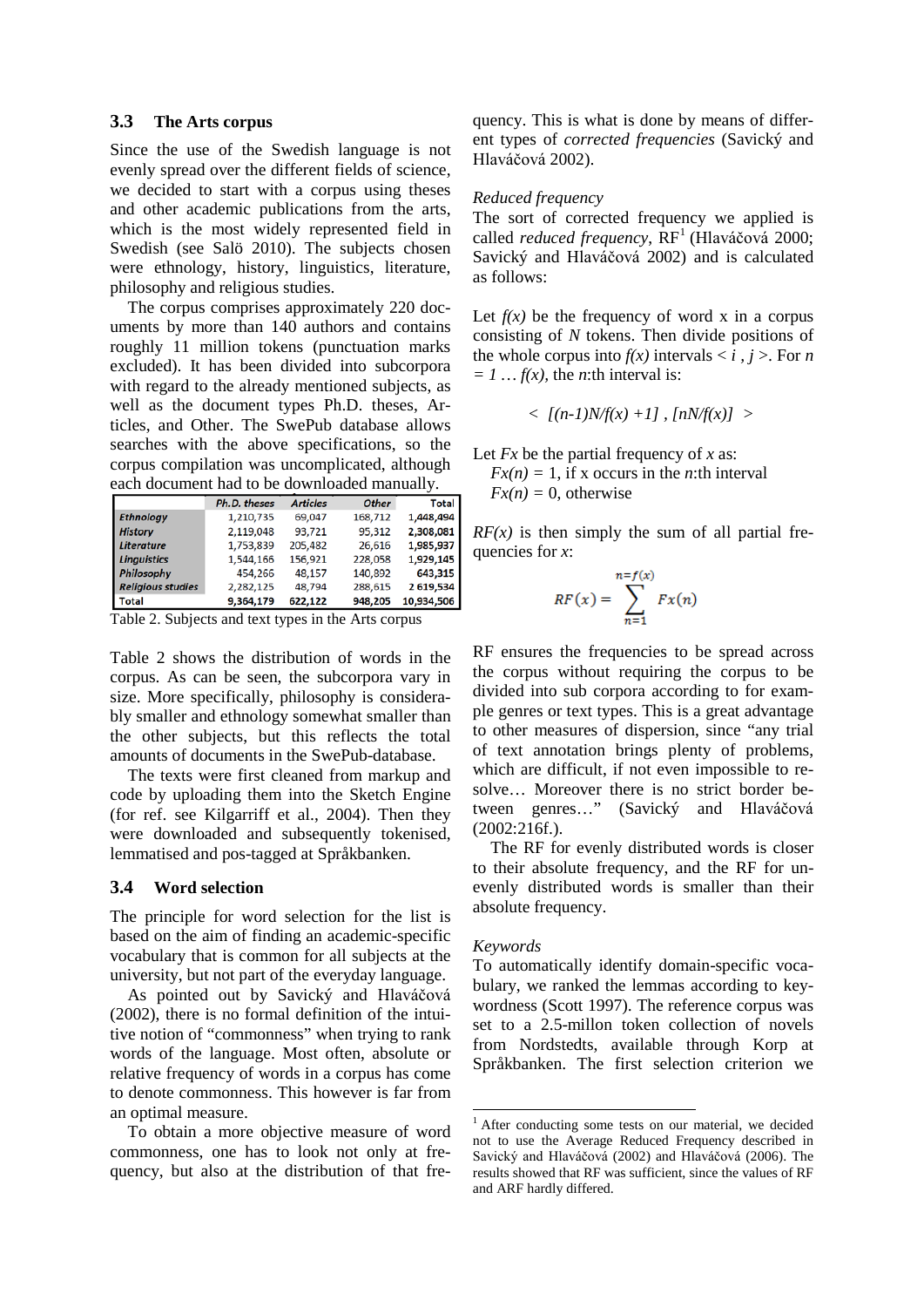applied was for a lemma to score above 1.1 in keywordness.

#### *Range*

The second selection criterion was a requirement for the lemmas to have a relative RF of at least 15 per million tokens in each of the university subjects. By applying this demand of range, we increased the remedy for the "burstiness" problem (Kilgarriff 2009), which still was salient in our preliminary list. Moreover, we wanted to be sure that the words really were common to all subjects included.

Some examples of lemmas ruled out at this stage were: *präst* 'priest'*, världskrig* 'world war'*, sexualitet* 'sexuality'*, kung* 'king', *författarskap* 'authorship'*, medeltid* 'Middle Ages'*, lagstiftning* 'legislation'*, ordbok* 'dictionary' and *syntaktisk* 'syntactic'.

#### *Filtering out non-everyday words*

The third selection criterion was that the lemmas should not be part of the most frequent words of everyday Swedish. The filtering was done by removing all lemmas that belonged to the 1000 most frequent words of the 1.1-million token corpus LäSBarT available through Korp at Språkbanken. This corpus contains children's books and other easily read texts.

Words ruled out at this stage were for instance: *svensk* 'Swedish', *exempel* 'example', *språk* 'language' and *istället* 'instead'.

#### *Manual processing*

The final step was to manually clean the list from unwanted noise, such as abbreviations like *s.* 'p.', *t.ex.* 'e.g.', *jfr* 'cf./cp.' and *eds.*, numerals and text-structuring tokens as *ii..*

We also brought some entries together that were tagged as different parts-of-speech<sup>[2](#page-4-0)</sup>, although according to modern lexicographic tradition belong to the same entry. As an example, words tagged as both adjectives and adverbs, e.g. *speciell* 'special', only appears as an adjective in the final list.

### **4 The resulting list**

<span id="page-4-1"></span>Our methodology for identification of academic words has resulted in a word list of 750 entries.

#### **4.1 Entries**

The 10 topmost entries of the list according to keywordness are: *dock* 'however', *relation* 'relation', *samt* 'and', *studie* 'study', s*ocial* 'social, public'*, begrepp* 'concept', *form* 'form', *betydelse* 'meaning, importance', *analys* 'analysis' and *utifrån* 'on the basis of'*.*

We regard the lack of information about the words in the AWL to be a drawback. The entries in our list are annotated with: <sup>[3](#page-4-1)</sup>

- 1. part of speech
- 2. inflectional forms
- 3. meaning
- 4. one (or more) editorial examples based on instances in the corpus
- 5. English translations.

To exemplify what the entries look like, we can look at the word *innebära* (imply, mean).

**innebära** (verb) *innebar*, *inneburit*; *innebär •*  betyder, medför. *Vårdnadsansvaret innebär både rättigheter och skyldigheter för dig som förälder; Romerskt medborgarskap innebar en mängd friheter och privilegier*. 'imply, mean'.

As far as the meanings are concerned, all the meanings given in *Lexins svenska lexikon* (2011) are included, even the ones that may not be that common in the academic texts. This approach was chosen since not all instances of this dilemma were entirely intuitively obvious.

The examples should function as an aid to the information about meaning. The intention is that they should be illustrative of one of the given meanings – preferably the one most common in the corpus. To facilitate for the users, the examples are editorial, which means that they are based on authentic occurrences in the corpus, but depicted with less or simplified context when needed. In the online version of the list, the user can easily follow a link to the corpus and look at actual concordances.

<span id="page-4-0"></span><sup>&</sup>lt;sup>2</sup> Pos-tagging was made by means of the open source hunpos-tagger, which implements the TnT-tagger. The tagger is trained on data from SUC 2.0 from which the pos-tags derive.

 <sup>3</sup> So far, this work has been carried out for the first 100 entries by a lexicographer. The information about part of speech, inflection and meaning are drawn from the recently revised 4<sup>th</sup> edition of *Lexins svenska lexikon* (2011) supplied by Språkrådet. The English translations are taken from *Lexins svensk-engelska lexikon* supplied by Språkbanken.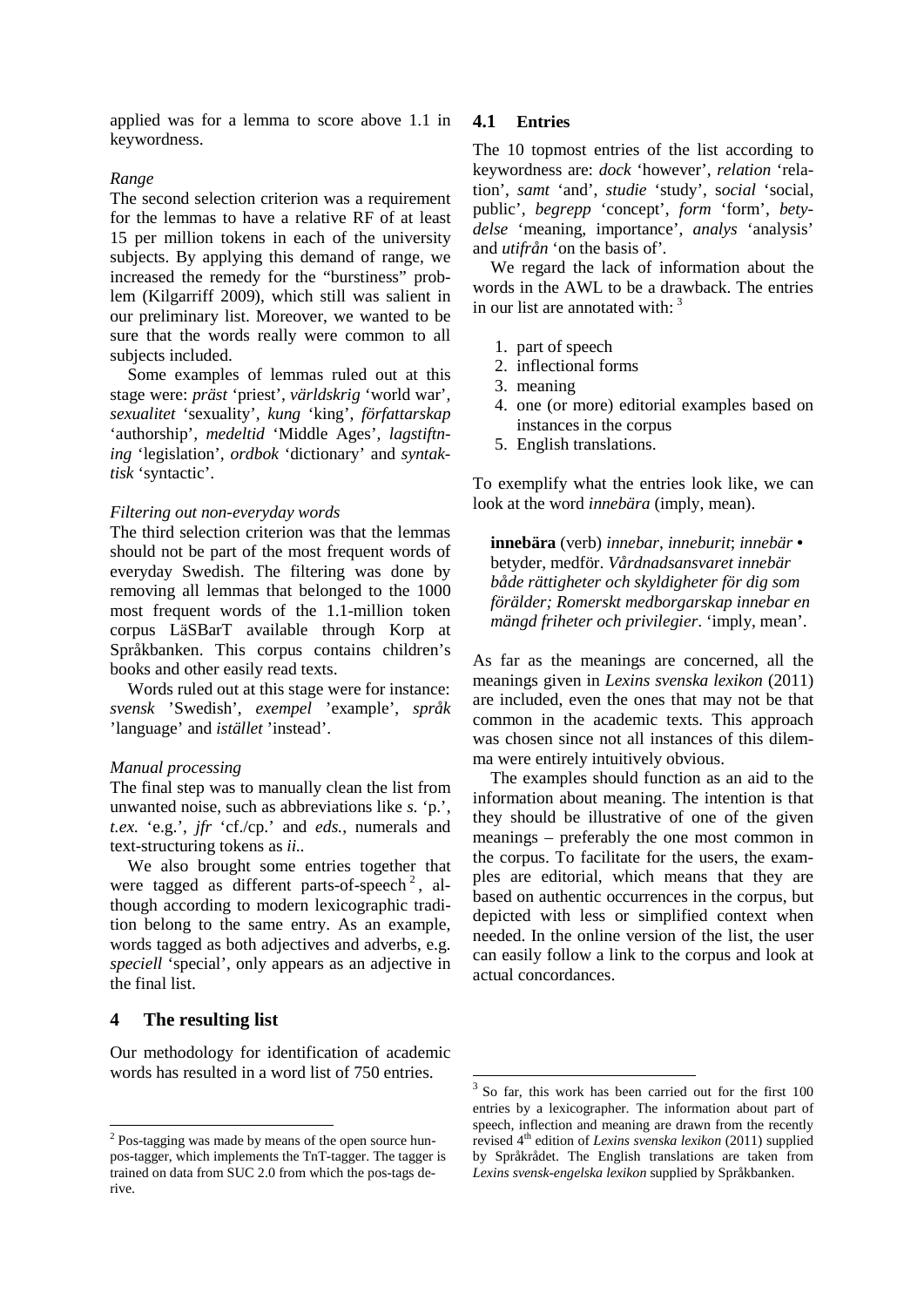## **4.2 Coverage**

With regard to a previous categorization of word types, Nation (2001) concludes that the vocabulary of academic texts consists of 80% of the most common and frequent words, 8-10% general academic words and 5% subject specific and technical words.

The 750 words of our list cover on average 8.7% of our Arts corpus (10.1% linguistics, 7.9% history, 8.1% ethnology, 7.9% literature, 10.4% philosophy and 9.1% religious studies). This can be compared with the 10.0% coverage of the AWL reported by Coxhead (2000). We believe the smaller coverage of our list can be explained by at least three factors.

First and foremost, we apply much more rigorous selection criteria. The words of the AWL are chosen as a consequence of frequency and range alone, while we also require certain keywordness in relation to a reference corpus, as well as considering the distribution of the frequencies (dispersion). We strongly believe that this approach will assure a high precision of academic vocabulary. Besides that, total recall was never our goal. Most important for us was to identify a crucial vocabulary for academic achievements, in that knowledge of the words would help students in their academic studies.

Second, the entries of the AWL are word families (see 2.1), while we have lemmas. Word families may contain lemmas from different parts of speech as well as affixated word forms, e.g. [*available, availability, unavailable*]. Since the selection procedure for the items of the AWL adds the frequencies of all the members of a word family, not all members alone need to fulfill the requirement for inclusion. Still, these "additional" members contribute to the overall coverage of the AWL.

Third, academic texts written in Swedish contain a non negligible amount of non Swedish language, for example in citations and summaries. Since we only included Swedish words in the list, foreign language in the corpus was never going to be covered.

## **5 Conclusions and accessibility**

This paper describes the use for and the creation of an academic word list for Swedish. The method describes an approach where a list of 750 lexical items is extracted from a compiled corpus of Swedish academic texts publically available through Språkbanken. The overall coverage of the word list is 8.7% of the corpus.

The word list is available, both from Språkbanken and as a freely downloadable lexical recource – *En svensk akademisk ordlista*, version 1.0, <http://spraakbanken.gu.se/ao/>.

The list is shown online and is downloadable in two formats. On the one hand, there is a listing of all the 750 headwords, which can be viewed in alphabetical order or according to keywordness. On the other hand, there is the fully annotated top-100 list of words according to keywordness.

## **6 Future research and applications**

The described lexical resource, SAWL, is intended to be used in language learning both individually and in academic class room settings.

## **6.1 Research**

The next immediate step will be an evaluation process of the usefulness of the extracted lexical items, in collaboration with the University of Gothenburg language support service.

As an extension to SAWL, inspired by the research carried out by Ellis et al (2008), and Simpson-Vlach and Ellis (2010) that resulted in an Academic Formula List (AFL) for English, we are also aiming to use various methods within the fields of i.e. language technology, corpus linguistics and psycholinguistics, to develop a list of conventionalized multi-word expressions for Swedish academic language. As Ellis et al. point out, it has been established in relatively recent research "that highly frequent formulaic expressions are not only salient but also functionally significant: Cognitive science demonstrates that knowledge of these formulas is crucial for fluent processing" (Ellis et al. 2008:379).

In addition to the research questions mentioned above, the next step in extending the corpus in the subject areas social sciences and natural sciences. The latter being more difficult since English is used more often in those subjects.

## **6.2 Applications**

Regarding how to implement SAWL in computer-based applications, the aim is twofold; one goal is to use it as a validated and reliable lexical resource in language assessment platforms similar to those implemented in the testing part of the "Complete Lexical Tutor" for assessment of English general and language specific vocabulary tests <http://www.lextutor.ca> and in the testing of Swedish vocabulary for secondary and upper secondary school in the OrdiL-project (Lindberg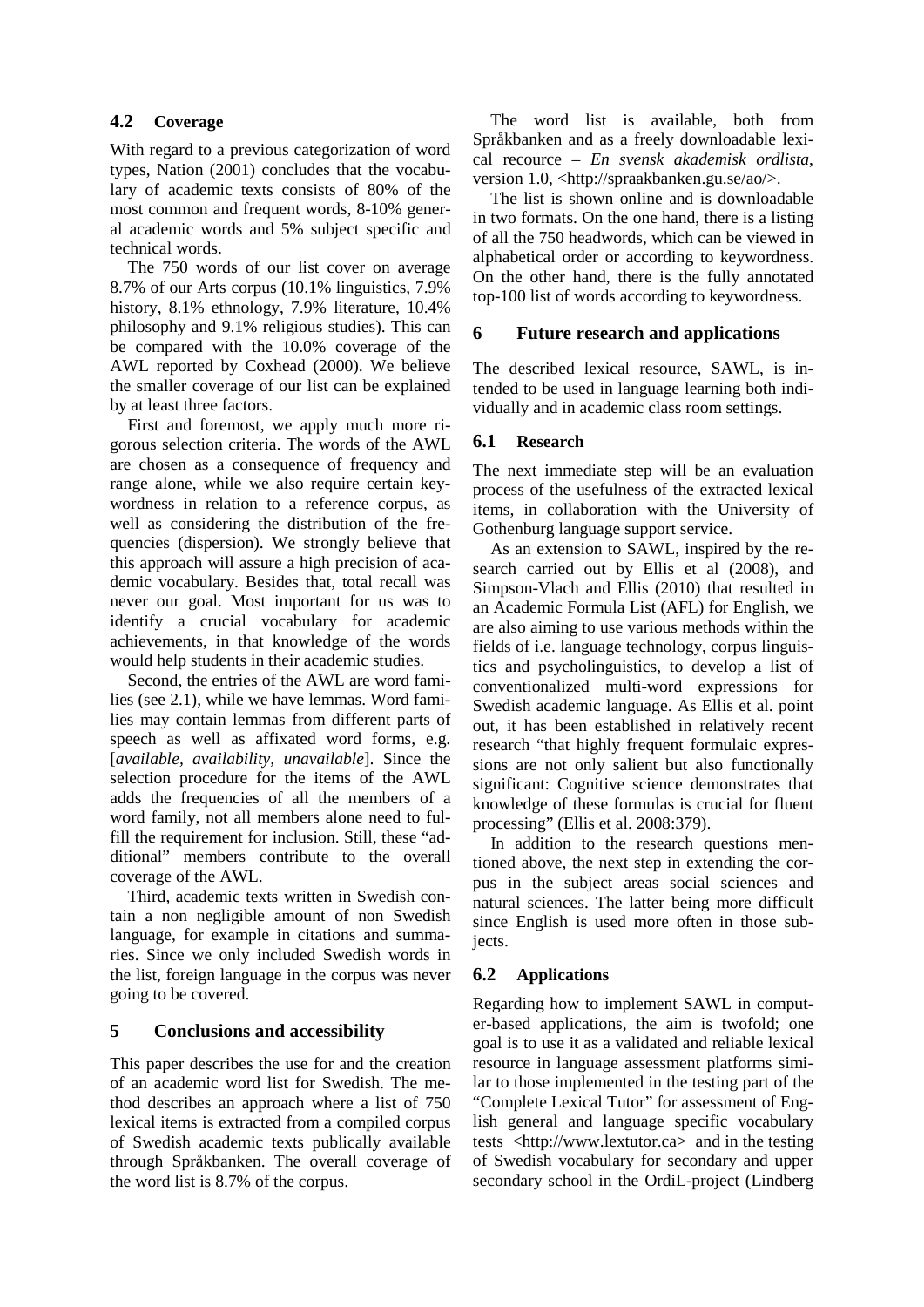and Johansson Kokkinakis, 2007). Another Swedish project modeling different aspects of the lexical knowledge of a language learner in vocabulary assessment is the MOA-project (Lindberg and Johansson Kokkinakis, 2011). In these two projects language pedagogical aspects are emphasized and benefits from focusing on everyday vs. scientific language. Research has so far shown that students with a different language background encounter difficulties with polysemous words, in particular those with subjectspecific senses which sometimes also have a more general everyday sense.

Another goal is to incorporate SAWL as a lexical resource in CALL-based platforms cf. the Swedish Lärka <http://spraakbanken.gu.se/larka> which is under development in Språkbanken at the University of Gothenburg.

#### **References**

- Jorge Baptista, Neuza Costa, Joaquim Guerra, Marcos Zampieri, Maria Cabral and Nuno Mamede. 2010. P-AWL: Academic Word List for Portuguese. Computational Processing of the Portuguese Language, In: Lecture Notes in Computer Science, 6001/2010:120–123.
- Laurie Bauer and Paul Nation. 1993. Word families. International Journal of Lexicography, 6:253-279.
- Tove Bjørneset. 2001. Introduksjon til ordboksprosjektet NORDLEXIN-N. In: Martin Gellerstam, Kristinn Jóhannesson, Bo Ralph and Lena Rogström (Eds.) Rapport från Konferens om lexikografi i Norden Göteborg 26-29 maj 1999. (Nordiska studier i lexikografi 5.): 44–53. Göteborg.
- Tom Cobb and Marlise Horst. 2004. Is there room for an academic word list in French? In: Paul Bogaards and Batia Laufer (Eds.) Vocabulary in a second language: Selection, acquisition, and testing, 15-38. John Benjamins, Amsterdam.
- Averil Coxhead. 2000. A new academic word list. TESOL Quarterly, 34(2):213–238.
- Averil Coxhead. 2002. The Academic Word List: A corpus-based word list for academic purposes. In: Bernard Ketteman and Georg Marko (Eds.) Teaching and Language Corpora (TALC) 2000 Conference Proceedings. Rodopi, Atlanta.
- John Eldridge. 2007. "No, There Isn't an 'Academic Vocabulary,' But…": A Reader Responds to K. Hyland and P. Tse's "Is There an 'Academic Vocabulary'?". TESOL Quarterly, 42(1):109-113.
- Nick. C. Ellis, Rita Simpson-Vlach and Carson Maynard, (2008). Formulaic Language in Native and Second Language Speakers: Psycholinguistics,

Corpuslinguistiscs and TESOL. TESOL Quarterly 42(3):375–396.

- Jaroslava Hlaváčová. 2000. Rarity of words in a language and in a corpus. Proceedings of the 2nd International Conference on Language Resources and Evaluation (LREC 2000):1595-1598.
- Jaroslava Hlaváčová. 2006. New Approach to Frequency Dictionaries – Czech Example. Proceedings of the 5th International Conference on Language Resources and Evaluation (LREC 2006):373-378.
- Sylviane Granger and Magali Paquot. 2009. Lexical Verbs in Academic Discourse: A Corpus-driven Study of Learner Use. In: Maggie Charles, Diane Pecorari and Susan Hunston (Eds.) Academic Writing: At the interface of corpus and discourse. Continuum, London/New York.

Ken Hyland and Polly Tse. 2007. Is There an "Academic Vocabulary"? TESOL Quarterly, 41(2):235- 253.

- Håkan Jansson, Sofie Johansson Kokkinakis, Judy Ribeck and Emma Sköldberg. 2012. A Swedish Academic Word List: Methods and Data. In: Ruth Vatvedt Fjeld and Julie Matilde Torjusen (Eds.) Proceedings of the 15th EURALEX International Congress 7–11 August, 2012. Oslo University, Oslo.
- Sofie Johansson Kokkinakis, Emma Sköldberg, Birgit Henriksen, Kari Kinn and Janne Bondi Johannessen. 2012. Developing Academic Word Lists for Swedish, Norwegian and Danish – a joint research project. In: Ruth Vatvedt Fjeld and Julie Matilde Torjusen (Eds.) Proceedings of the 15th EURALEX International Congress 7–11 August, 2012. Oslo University, Oslo.
- Adam Kilgarriff, Pavel Rychlý, Pavel Smrz and David Tugwell. 2004. The Sketch Engine. In: Geoffery Williams and Sandra Vessier (Eds.) Proceedings of the Eleventh EURALEX International Congress, EURALEX2004: 123–131, Lorient, France, May 6- 10, 2004. Université de Bretagne Sud, Lorient. [online:

[http://www.euralex.org/elx\\_proceedings/Euralex20](http://www.euralex.org/elx_proceedings/Euralex2004/011_2004_V1_Adam%20KILGARRIFF,%20Pavel%20RYCHLY,%20Pavel%20SMRZ,%20David%20TUGWELL_The%20%20Sketch%20Engine.pdf) [04/011\\_2004\\_V1\\_Adam%20KILGARRIFF,%20Pa](http://www.euralex.org/elx_proceedings/Euralex2004/011_2004_V1_Adam%20KILGARRIFF,%20Pavel%20RYCHLY,%20Pavel%20SMRZ,%20David%20TUGWELL_The%20%20Sketch%20Engine.pdf) [vel%20RYCHLY,%20Pavel%20SMRZ,%20David](http://www.euralex.org/elx_proceedings/Euralex2004/011_2004_V1_Adam%20KILGARRIFF,%20Pavel%20RYCHLY,%20Pavel%20SMRZ,%20David%20TUGWELL_The%20%20Sketch%20Engine.pdf) [%20TUGWELL\\_The%20%20Sketch%20Engine.p](http://www.euralex.org/elx_proceedings/Euralex2004/011_2004_V1_Adam%20KILGARRIFF,%20Pavel%20RYCHLY,%20Pavel%20SMRZ,%20David%20TUGWELL_The%20%20Sketch%20Engine.pdf)  $df$ ].

- Lexins svenska lexikon. 2011. 4:th ed. [www] [http://lexin.nada.kth.se/lexin/.](http://lexin.nada.kth.se/lexin/)
- Inger Lindberg and Sofie Johansson Kokkinakis. 2007. OrdiL. En korpusbaserad kartläggning av ordförrådet i läromedel för grundskolans senare år. (ROSA, Rapporter om svenska som andraspråk 8.) Institutet för svenska som andraspråk, Göteborgs universitet, Göteborg. [on-line: <http://gupea.ub.gu.se/dspace/handle/2077/20503> ]